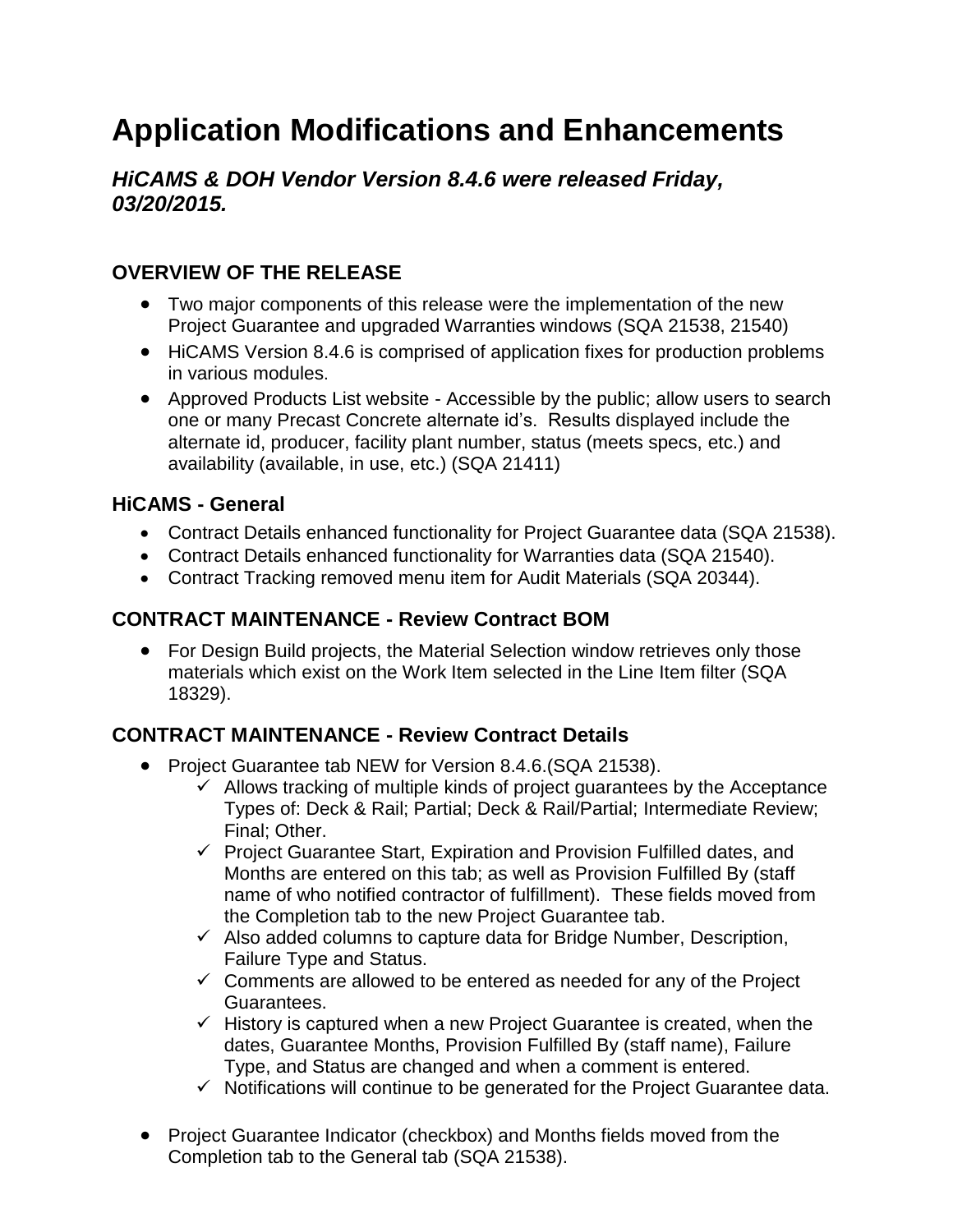- In cases that were directly identifiable, the existing Project Guarantee and related data previously stored as Warranty information were converted to the new structure (SQA 21549).
- Warranties window changed so that Warranties are now defined at the Line Item level for a contract. (SQA 21540).
	- The list of Line Items is replaced by the ability to insert the Line Item(s) requiring a warranty. This supports multiple instances of the same line item.
	- Added columns to capture data for Location, Provision Fulfilled date and Provision Fulfilled By (staff name of who notified contractor of fulfillment) and Status.
	- Comments are allowed to be entered as needed for any of the Line Item Warranties.
	- History is captured when a new Line Item Warranty is created, and when the Warranty Start and Provision Fulfilled dates, Warranty Days, Provision Fulfilled By (staff name), and Status are changed, and when a comment is entered.
	- Notifications will continue to be generated for the Warranties data.
- The existing Warranties and related data was converted to the new structure (SQA 21549).
- Added column SAP PO to the Financials tab. SAP PO can be edited only after contract is in Active or Accepted status. (SQA 21437).
- The Approved check box is no longer auto checked when Acceptance Date is entered; user has to intentionally check the Approved check box. (SQA 21451).
- Changed the Open to Traffic Date field to be updateable on the Dates tab. History will be tracked when changes made to the Open to Traffic Date field. (SQA 21546).

#### **CONTRACT MAINTENANCE - Review LGA Contracts**

 LGA contracts with multiple WBS's will create a Contract Line Item associated to each WBS, each with a quantity of 1 and a unit prices equal to the dollar amount the user enters on the LGA window. This approach will avoid potential rounding issues by subdividing the total quantity of 1 across multiple WBS's (SQA 21533).

#### **CONTRACT ADJUSTMENTS - Review Leftover Materials**

 Change menu item and window label from Left Over Materials to Leftover Materials (SQA 21550).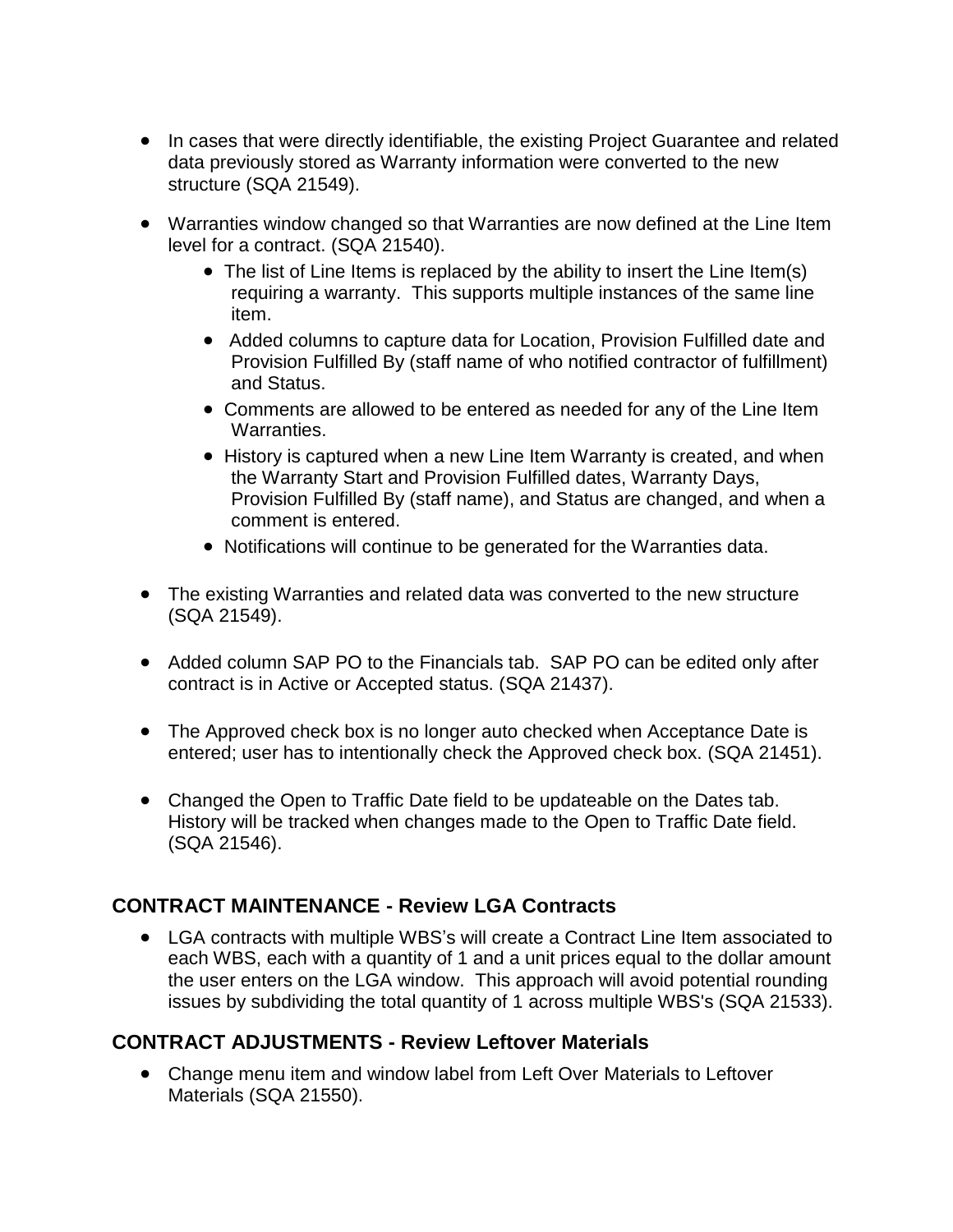## **CONTRACT TRACKING - General**

• Remove the Audit Material option in Contract Tracking menu (SQA 20344).

# **CONTRACT TRACKING - Review Work Accomplished**

• Pay Item Number was added as a new column to the window, as well as to the Find and Sort options (SQA 20151).

#### **CONTRACT TRACKING – Review Material Prepayments**

 The Material Selection window allows resizing any header column correctly (SQA 21457).

# **CONTRACT ESTIMATES - Review Estimates**

- Corrected the sample disposition edit to account for check samples when forwarding a final estimate. (SQA 20678).
- Added the Line Item Unit Price field between Plan Quantity and Current Quantity on the Line Items tab (SQA 21446).
- Removed the Open To Traffic Date field from the General tab (moved to the Contract Details Dates tab); however, the field will remain in the Estimates query tool. Also added the Completion Date and Revised Completion Date fields as display only (SQA 21546).

## **SAMPLING - Review Test Results**

 Modified the functionality for e-mailing test results to format the results as a PDF file rather than an Excel file. The PDF file is easier to read on an IPAD device and is not dependent on Microsoft Office version control. The user's PC that creates and sends the PDF file requires the Docudesk software and the PDF option file to be located in the folder

C:\Program Files\. These items are not needed in order to receive and read the PDF file. The user must do the following to create and email the PDF attachment:

- Select print icon on Review Test Results window
- Select the Email button
- Select Printer Name *deskPDF* or *deskPDF Creator* from popup Print dialog box
- Hit OK
- Email opens with the test results PDF document attached
- (SQA 21542)

#### **SAMPLING - View Pending Contract Samples**

 View Pending Contract Samples (VPCS) window has been fixed so that once a check sample is linked to the original sample, the original no longer appears in the VPCS window (SQA 20678).

#### **PROJECT CLOSEOUT - Review Contract Archive**

 Added column Federal Aid Number to the Box Content grid in the Box Detail tab within the Review Contract Archive window (SQA 21495).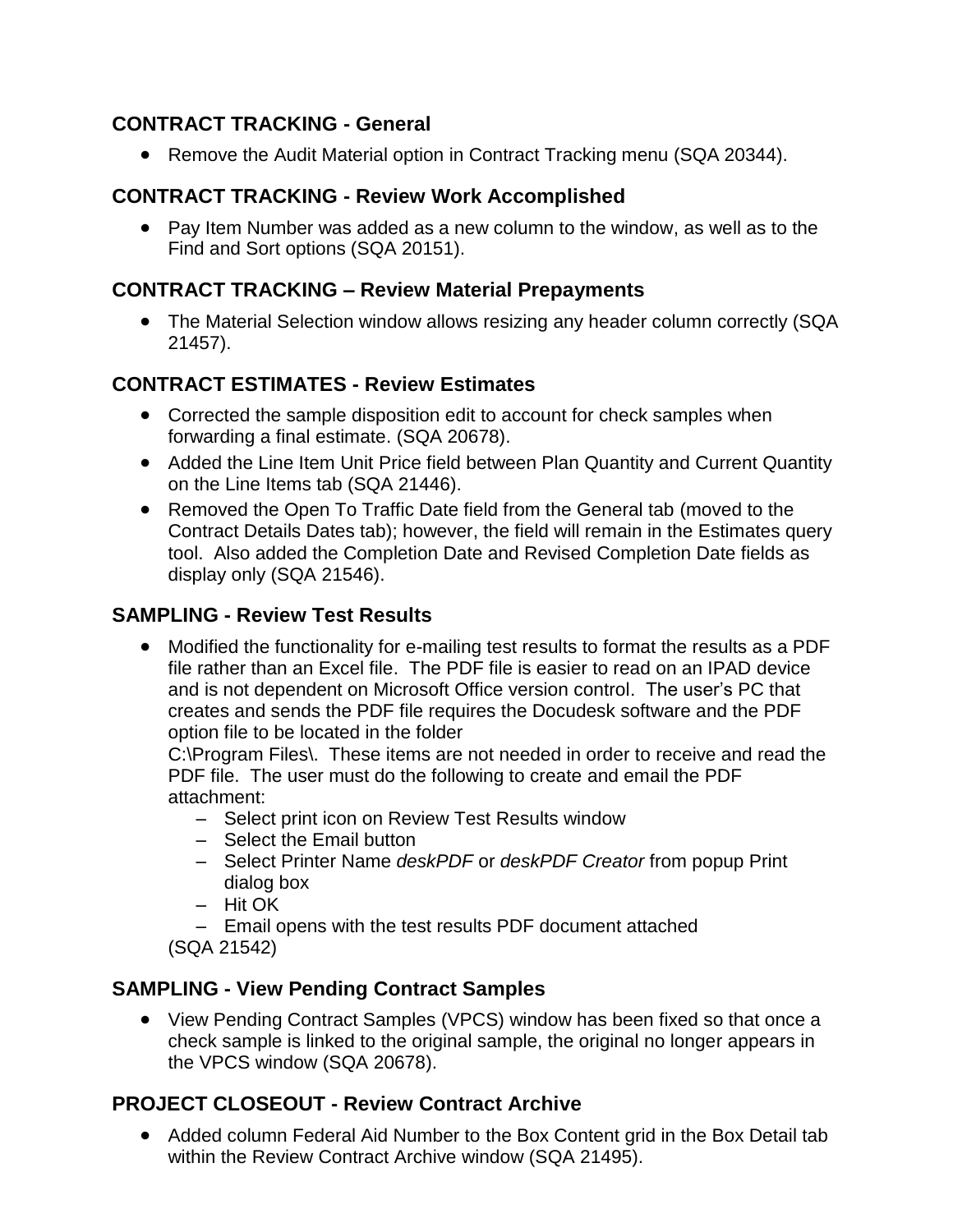## **QUERY TOOL - RECONCILE MRR**

 Created this new query tool to allow querying on the data from the Reconcile MRR window. The query fields are: Contract, Alternate ID, Comment, Item Status, Line Item Number, Material, Material Receipt Number, Material Type, Producer, Quantity, Receipt Date, Received By, Report ID (SQA 21527).

#### **QUERY TOOL - CONTRACT LINE ITEMS**

 Modified the query tool by adding these fields: Warranty Days, (replaces existing Days), Warranty Location, Provision Fulfilled Date, Provision Fulfilled By, Warranty Status, Warranty Comments. These fields are on the Contract Details - Warranties window (SQA 21554).

#### **QUERY TOOL - CONTRACT TIMES**

 Modified the query tool by adding these fields: Availability Start, Availability End (SQA 18537).

# **QUERY TOOL - CONTRACTS**

 Modified the query tool by adding these fields: Guarantee Expiration Date (replaced Project Guarantee Expires), Guarantee Months, Guarantee Start Date, Guarantee Acceptance Type, Guarantee Description, Guarantee Bridge Number, Guarantee Failure Type, Guarantee Status, Guarantee Comments. These fields are on the Contract Details - Project Guarantee window (SQA 21554).

#### **QUERY TOOL - PAY RECORDS**

 Modified the query tool by adding these fields: Item Number, Section Number, Pay Item Category (SQA 21427).

#### **STANDARD REPORTS - DBE PAYMENT REPORT:**

- Corrected a problem that prevented selection of DBE Type = None.
- On the Summary version of the report, added a new column 'Subcontract Actual Amount', which uses the line item unit prices rather than goals unit prices to calculate the actual subcontract amount (SQA 20763).

#### **ADMIN - Codes Table**

- Added a new Codes Table "Cont. Guarantee Acceptance Type Status Code" that allows users with the appropriate security to change the Code Description for the (Project) Contract Guarantee Acceptance Type Status Code. While additional Acceptance Type Statuses can be added in this window, they will not become functional without application changes (SQA 21553).
- Added a new Codes Table "Cont. Guarantee Failure Type Status Code" that allows users with the appropriate security to change the Code Description for the (Project) Contract Guarantee Failure Type Status Code. While additional Failure Type Statuses can be added in this window, they will not become functional without application changes (SQA 21553).